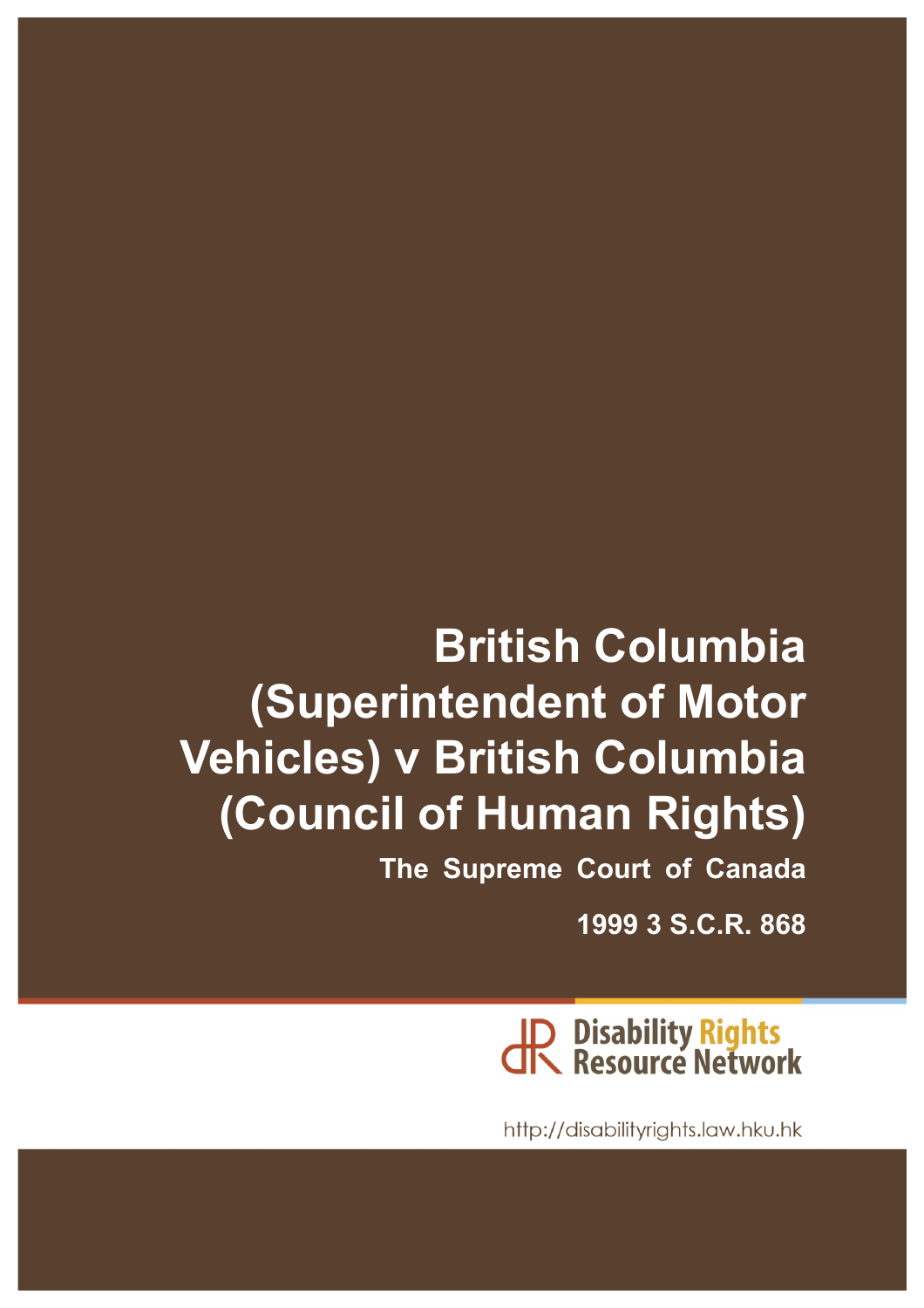



## **Quick Facts**

Applicant: British Columbia (Superintendent of Motor Vehicles)

**Defendant: British Columbia (Council)** of Human Rights)

**Court:** Supreme Court of Canada

Date Decided: 16 December 1999

**Issue:** Whether the blanket rejection of Terry Grismer's application for a license without providing individual test violated s. 3 of the British Columbia Human Rights Acts, now the s. 8(1) of the Human Rights Code.

**Case Synopsis:** This is a case about the right to accommodation. Terry Grismer, a mining truck driver, filed a complaint to the British Columbia Council of Human Rights (the Council) in 1994 as he was unable to retrieve his license which was cancelled by the British Columbia Superintendent of Motor Vehicles (the Superintendent) on the basis that he had homonymous hemianopia (H.H.) and his field of vision was less than 120 degrees because of this. The Council ordered that the discrimination should cease and the Superintendent brought a petition for a judicial review. The case finally went up to the Supreme Court of Canada and the Court reaffirmed the Council's decision that Mr. Grismer (who has already passed away) should have been entitled to individual assessment, \$500 nominal damage and the Superintendent should have considered whether restriction on his license was possible if needed because Mr. Grismer's right to reasonable accommodation was violated.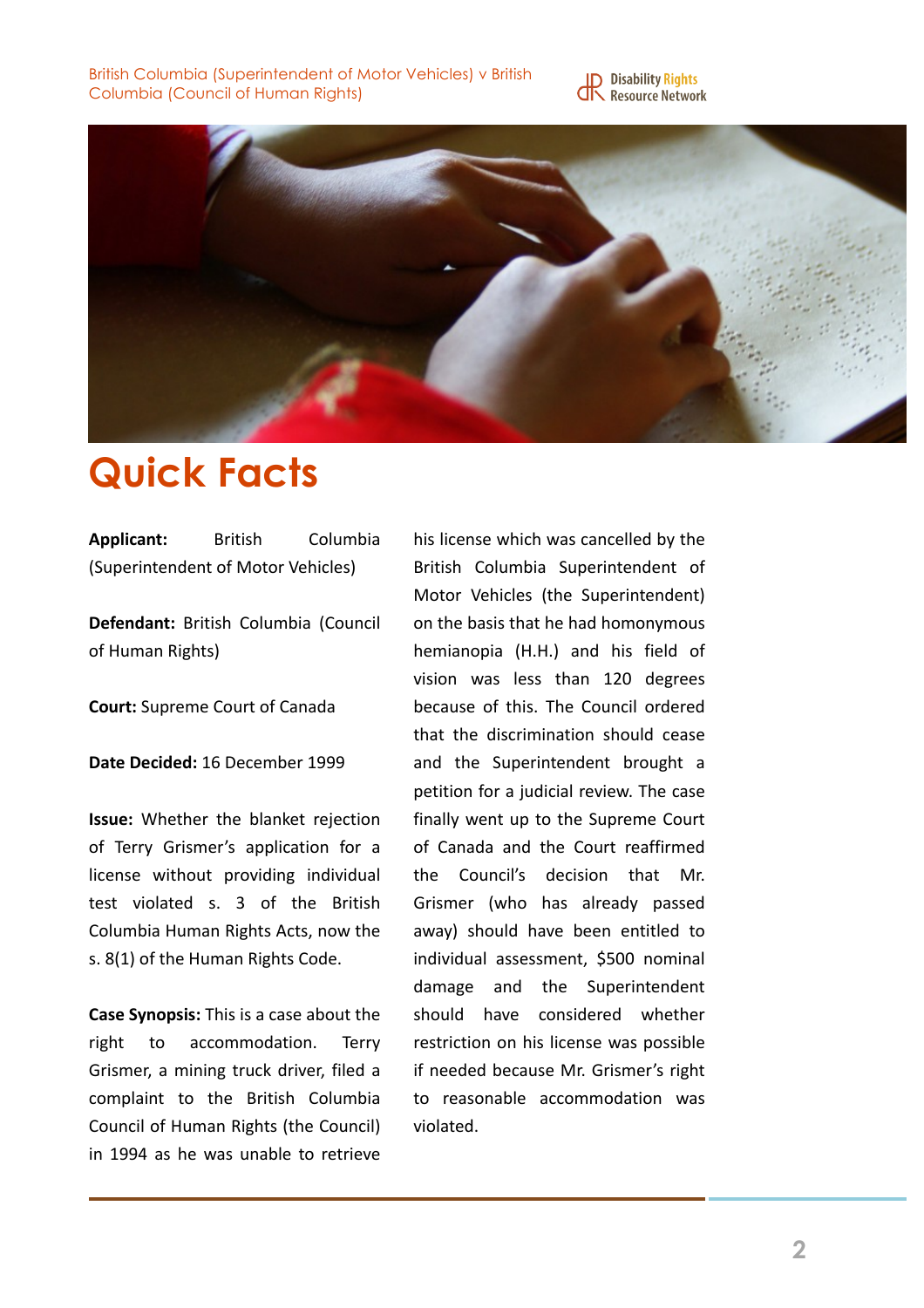

## **Procedural Background**

The Council held in favor of Mr. Grismer. The Superintendent then petitioned to the Supreme Court of British Columbia and the Court dismissed it. An appeal was subsequently made to the British Columbia Court of Appeal and the Court overturned the decision. The case finally came before the Supreme Court of Canada.

## **Case Summary**

This Court applied the test developed in **British Columbia (Public Service** *Employee Relations Commission) v. BCGSEU (The Meiorin Case)*. The test required the Council to prove that there was a prima facie discrimination (the Council succeed on this point because Mr. Grismer was rejected due to his physical disability). Then the onus was shift to the Superintendent to prove, on the balance of probabilities, that the decision made had a "bona fide and reasonable justification." In this case, it was "maintaining reasonable road safety", which is justifiable. Then he has to prove that the standard satisfies the following three requirements:

- First, that the standard (persons with H.H. and a field of vision less than 120 degrees cannot be licensed) for the goal was rationally connected to his function of issuing driving license as a Superintendent.
- Second, the defendant has to prove that the decision was made in good faith. In this case, the first and second requirements were met without much dispute.
- The third requirement is that the Superintendent has to prove that the blanket standard was reasonably necessary for achieving the goal. He could achieve this either by proving that all people who suffers from H.H. could never reach the standard of reasonable safety or that providing individual test for people suffering from H.H. would cause undue hardship. He failed to prove to first one as the "Swedish Study" summited by himself provides that many different countries do not restrict people with H.H. to drive in some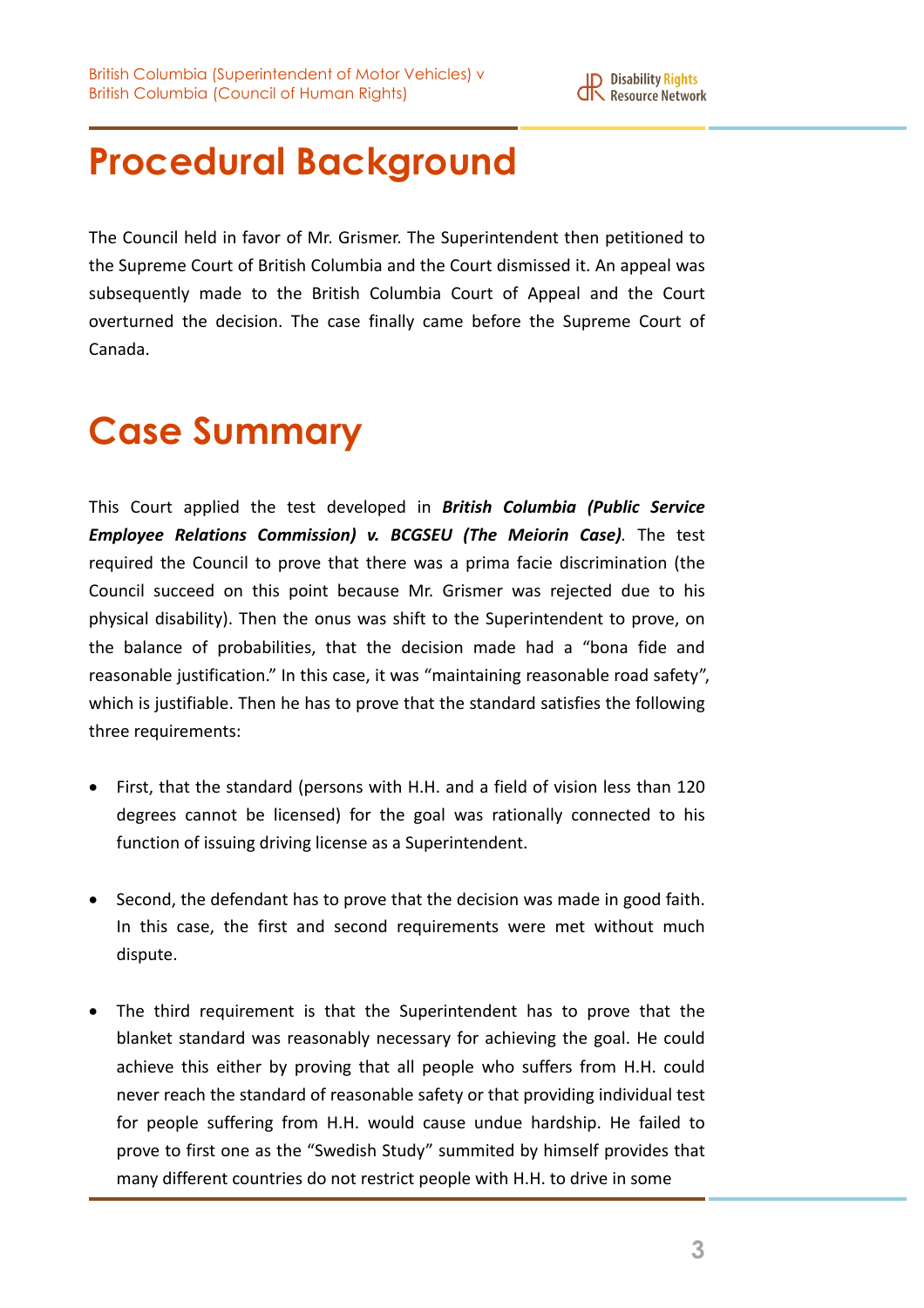

conditions and the disadvantages of the patients can possibly be compensated for by using prism lenses. Also, he failed to prove the second one as he gave no precise figures on the cost of assessing people with H.H. and the evidence showed that there are already at least two tests have been developed to serve this purpose. For the reasons listed above, the Court decided to hold in the Council's favor.

## **Significance**

The British Columbia Human Rights Acts 1984 was substituted by the Human Rights Code 1996. Almost all the aspects of the relevant section remain unchanged except "No person shall" was changed to "A person must not, without *a bona fide and reasonable justification*". Both parties agreed that the latter should be applied in this case.

This Court also rejected the cost-based argument in the case of *Eldridge v. British* **Columbia (Attorney General)** to illustrate that mere "impressionistic" evidence of increased cost generally does not satisfy the test. In that case, the cost was considered to be modest.

Regarding the *Meiorin* case; prior to this case, the test for discrimination were split into two categories, "direct" and "adverse effect" discrimination. The test in *Meiorin* was made in the employment context but it applies to all discrimination claims under the Human Rights Code of British Columbia, the Court eliminated the distinction between the two in all areas. The Court of Appeal relied on the old test and that was one of the reasons why the decision was different. The **Meiorin** case required that the "standard" itself should accommodate the affected ones' characteristics instead of providing accommodation for the people who cannot meet the standard and keeping the discriminatory standard. As a result, once a standard is considered to be discriminatory, it has to change. In the past, the standard could be maintained if it was categorized as an "adverse effect" discrimination (where the employer did not intend to discriminate, but set up a standard which had the effect of excluding people unjustifiably) and it would continue to exclude the people who were not ready to challenge it.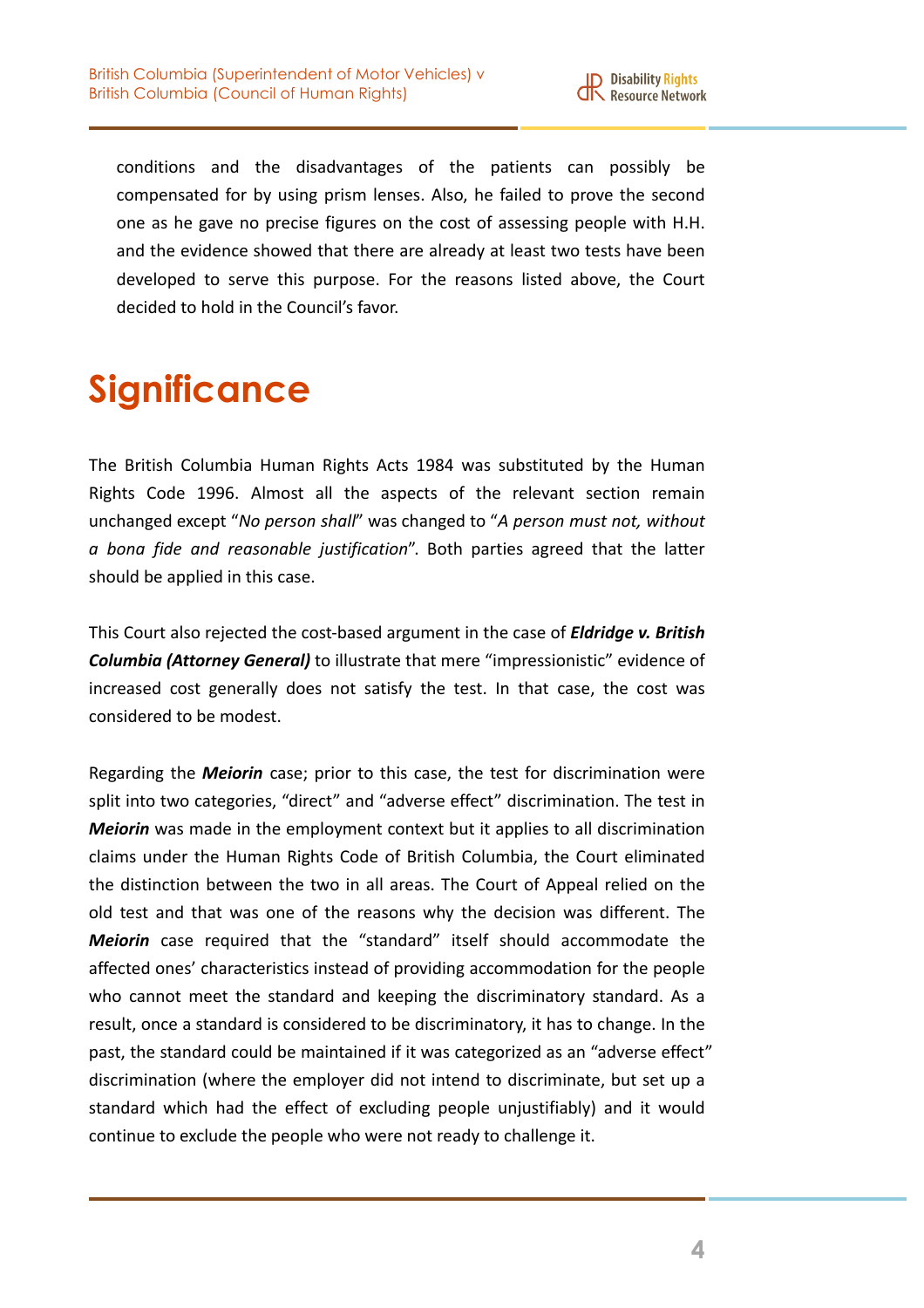

The book, *Institutional Accommodation and the Citizen: Legal and Political Interaction in a Pluralist Society*, in analyzing the effect of the present case (the **Grismer** case), says that one of the consequences of this "enlarged and remodeled definition of accommodation" is that the burden of demanding equality is shifted from the affected groups or individuals to the general society. Laura Barnett, Julia Nicol and Julian Walker also added that there has been "emerging trends in disability issues" suggesting that duty owner might be expected to act more proactively to recognize different types of accommodation that they have to make for the disabled persons. They cited the Supreme Court of Canada case *Council of Canadians with Disabilities v. VIA Rail Canada Inc.* (in which the *Grismer* case was applied) and the Canadian Human Rights Commission (2011) to illustrate that "service providers have a duty to be inclusive with regard to persons with disabilities" and sometimes it means involving "all stages of any project or initiative", including, for example, building designing, policy making and even technology developing.

However, as Lynn Harnden has pointed out in her article "The duty to accommodate after Meiorin and Grismer", in some cases which discussed the *Meiorin* case and the *Grismer* case, some courts "appeared to step back from the expansive view", especially in a private company context (as oppose to government departments). For example, in **Ontario Human Rights Commission v.** Ford Motor Company and C.A.W.. The employer refused to offer accommodation when two workers demand to be let off work on Fridays nights due to religious reasons. It was argued that it would involve significant cost and the seniority system would be upset. The Court accepted that argument. Another example would be Oak Bay Marina Ltd. v. B.C. Human Rights Commission, which involved seasonal fishing guide who had bipolar disorder. The Court of Appeal stated that *"What is "possible" for one employer - e.g., a government with entire*  departments and volumes of information available to it - may not be possible for a private company that has to make a decision amid operational pressures posed by scheduling, customer relations, profitability and legal liability...", which also indicated that private company may pass the **Meiorin** and **Grismer** test more easier.